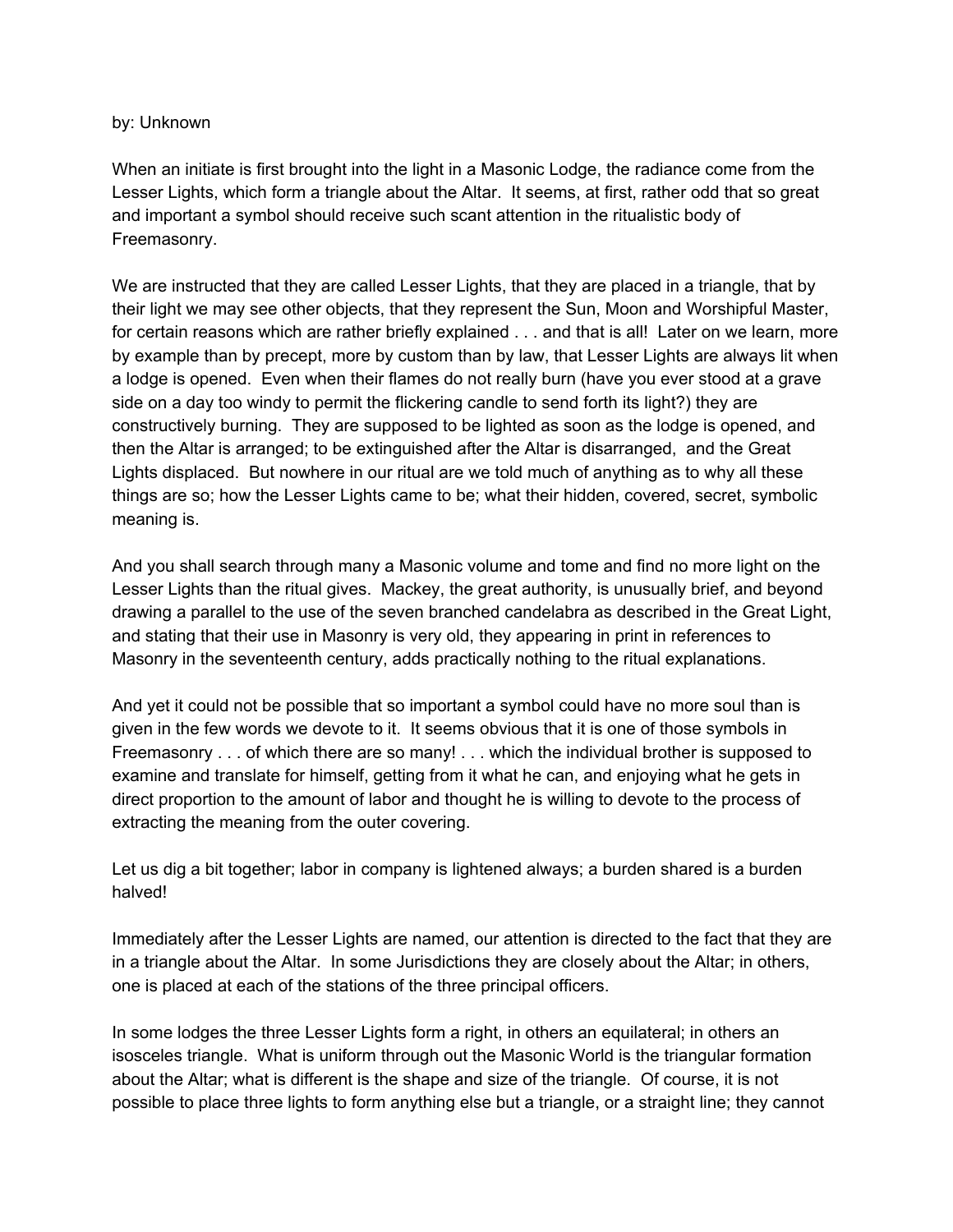be made to form a square or a star. Which brings us to the first place in which to sink our Masonic shovel; why are there three Lesser Lights, and not two or four?

There are a number of reasons. Any thinking brother has already discovered that there is "Three" throughout the whole system of Ancient Craft Masonry; three degrees, three steps, three ancient Grand Masters; and so on. It will be no surprise to recall that three is the first of the great Sacred Numbers of the ancient Mysteries, and that it is the numerical symbol of God. Not, if you please, because God was necessarily considered triune.. While many religions of many ages and peoples have conceived of Divinity as a trinity, the figure three as a symbol of God is far older than any trinitarian doctrine. It comes from the triangle, which is the first possible figure made up of straight lines which is without either beginning or ending. One line, or two lines have ends. They start and finish. The triangle, like the square or the five or more sided figure, has no loose ends. and the triangle is the first of these which can be made; as God was always considered as first; and also as without either beginning or ending, the triangle itself soon became a symbol of Deity.

Sun worship was among the first of religions; let him who knows lay down the facts as to whether sun worship preceded fire worship, or fire worship that of the sun. To us it does not matter. Sun worship is far, far older than any recorded history; it goes back, far back, into the first dim mists which obscure the very first beginnings of intelligence. So it was only natural that the early worshipers should set a light beside their Altar or Holy place and name it for the sun.

Ancient peoples made much of sex. Their two greatest impulses were self-preservation and mating. Their third was protection of children. So enormously powerful were these impulses in primal man, that not all his civilization, his luxury, his complicated and involved life, have succeeded in removing these as the principal mainsprings of all human endeavor. It was natural for the savage worshiper of a shining God in the sky to think he, too, required a mate; especially when that mate was so plainly in evidence; the moon became the Sun's bride by a process of reasoning as plain as it was childlike.

Father, Mother . . . there must be a child, of course.

And that child was mercury, the nearest planet to the sun, the one the God kept closest to him. Here we have the origin of the three Lesser Lights; in earliest recorded accounts of the Mysteries of Eleusis ( to mention only one) we find three lights about the Holy Place, representing the Sun, Moon and Mercury.

Albert Pike says: "They are still the three lights of a Masonic Lodge, except that for Mercury, the Master of the Lodge has been absurdly substituted.

Albert Pike was a very great and a very learned man.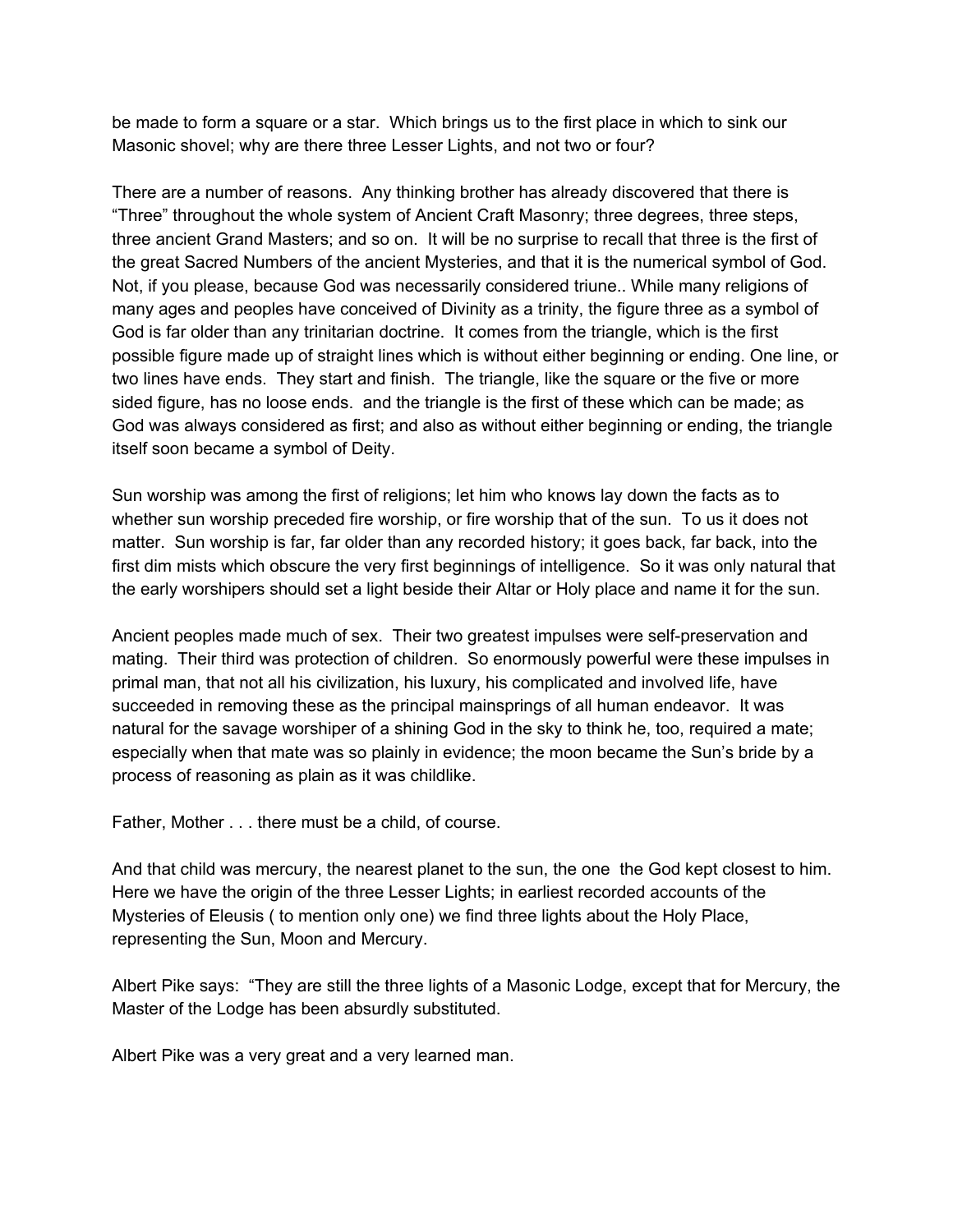To him Freemasonry owes a debt greater, perhaps, than to any other who ever lived; he gave her study, he brought forth her poetry, he interpreted her symbols, he defined her truths, he made plain much that she had concealed. But Pike himself defended the right of Masons to study and interpret the symbols of Freemasonry for themselves. So that it is with no though of controversy with the immortal dead that many contend that there is no absurdity in Freemasonry taking the ancient lights which symbolized the Sun, Moon and Mercury, and making them stand for the Sun, Moon and Worshipful Master of His Lodge.

For the Sun and Moon give light. While it is true that there is no real "regularity" with which the Moon "Governs" the night . . . since the night gets a along just as well without the Moon as with her . . . she does give light when she is present. There is no question that the Sun Governs and Rules the day. And the Sun, of course lives light and life as well.

The Worshipful Master rules and governs his lodge as truly as the sun and Moon rule the day and night. There can be no lodge without a Worshipful Master; he is, in a very real sense, the lodge itself. There are some things he cannot do that the brethren, under him, can do. But, without him the brethren can do nothing, while he, without the brethren's consent or even their assistance, can do much. It is one of the principal functions of the Worshipful Master to disseminate light - Masonic Light - to his lodge. That the duty is as often honored by neglect as by performance has nothing to do with the fact that it is a duty.

So that the inclusion of a symbol of the Worshipful Master, as a giver of light, is to most of us neither fanciful nor absurd, but a logical carrying out of that Masonic doctrine which makes a Master a Giver of Light to his brethren.

The ritual instructs candidates that they behold the Great Lights of Masonry by the illumination of the Lesser Lights. This is an actual fact, but it is also a symbol. The Great Light cannot be read without light; the Square and Compasses cannot be used in the dark; and neither can be understood, nor can we make any use of them for the noble and glorious purposes taught us in Speculative Masonry, without we receive symbolic light, Masonic light from the East; that is, from the Worshipful Master, or those he delegates to bring that "Good and Wholesome Instruction" which is at once his duty and his happiness.

A lesson is taught in the references to regularity of the heavenly luminaries, as guides for the government of a lodge by the worshipful Master. The fact that the Moon is not "Regular" in her attendance upon the sun, or the night, and the she does not, in any such sense as does the sun, "govern" that period of darkness in which she appears, in no way detracts from the force of these admonitions. For these phrases are very old, and go back to a time when men knew much less of astronomy than they do today; to a time when the moon, in popular belief, had much greater powers than she actually possesses. We know the moon to have almost no effect upon the earth, as far as our lives are concerned, save as she makes the tides. Our ancient brethren believed her light to be full of weird and wonderful powers;